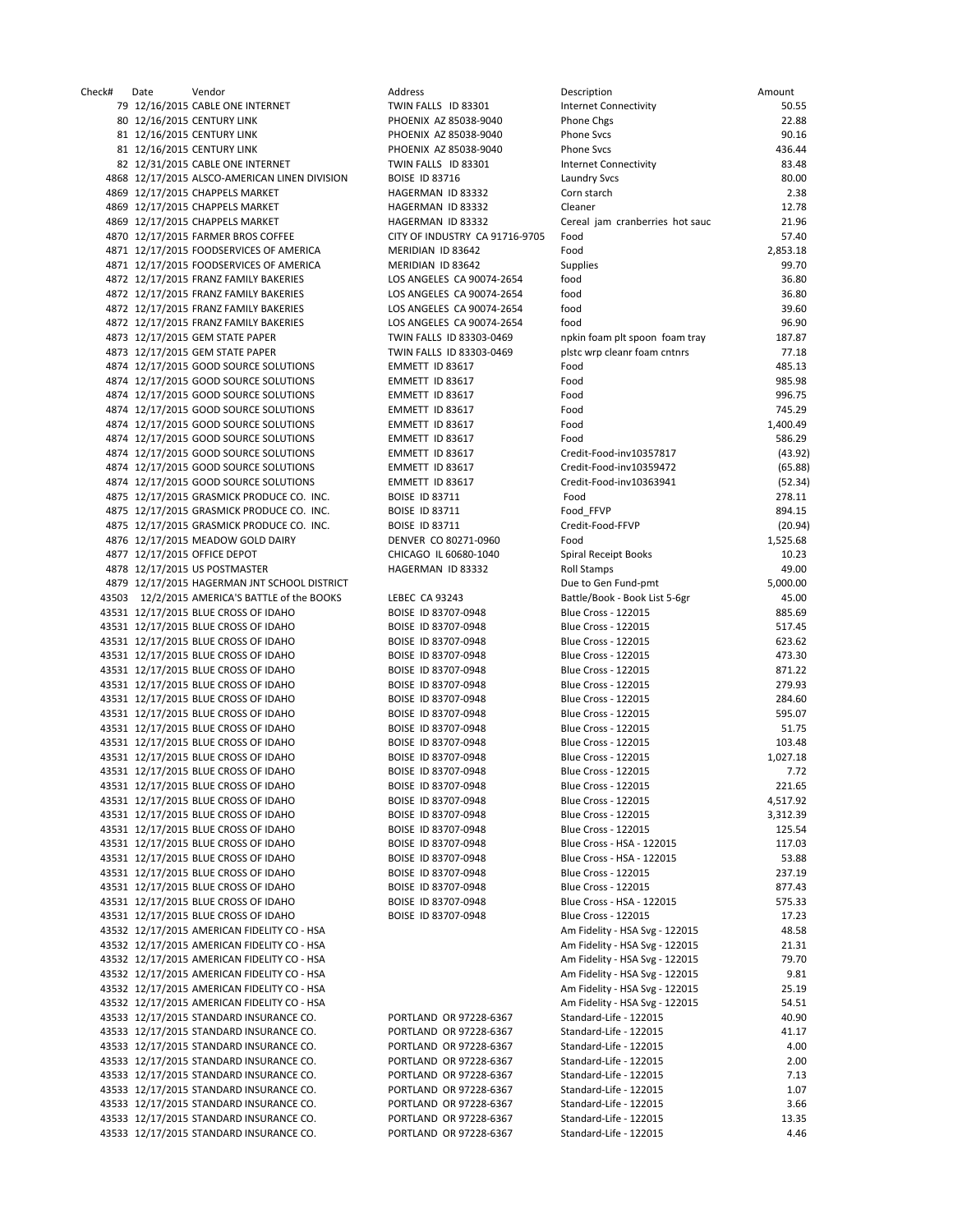| 4555  | <b>IZ/I//Z013 STANDAND INSONANCE \</b> |
|-------|----------------------------------------|
|       | 43533 12/17/2015 STANDARD INSURANCE (  |
|       | 43533 12/17/2015 STANDARD INSURANCE    |
|       |                                        |
|       | 43533 12/17/2015 STANDARD INSURANCE    |
|       | 43533 12/17/2015 STANDARD INSURANCE    |
|       | 43533 12/17/2015 STANDARD INSURANCE    |
|       |                                        |
|       | 43533 12/17/2015 STANDARD INSURANCE    |
| 43533 | 12/17/2015 STANDARD INSURANCE          |
|       |                                        |
| 43533 | 12/17/2015 STANDARD INSURANCE          |
| 43533 | 12/17/2015 STANDARD INSURANCE          |
| 43533 | 12/17/2015 STANDARD INSURANCE          |
|       |                                        |
| 43533 | 12/17/2015 STANDARD INSURANCE          |
| 43533 | 12/17/2015 STANDARD INSURANCE          |
| 43533 | 12/17/2015 STANDARD INSURANCE (        |
| 43533 | 12/17/2015 STANDARD INSURANCE (        |
|       |                                        |
|       | 43533 12/17/2015 STANDARD INSURANCE    |
|       | 43534 12/17/2015 HJSD - PERSI          |
|       | 43534 12/17/2015 HJSD - PERSI          |
|       |                                        |
| 43534 | 12/17/2015 HJSD - PERSI                |
| 43534 | 12/17/2015 HJSD - PERSI                |
| 43534 | 12/17/2015 HJSD - PERSI                |
|       |                                        |
| 43534 | 12/17/2015 HJSD - PERSI                |
| 43534 | 12/17/2015 HJSD - PERSI                |
|       | 43534 12/17/2015 HJSD - PERSI          |
|       |                                        |
|       | 43534 12/17/2015 HJSD - PERSI          |
|       | 43534 12/17/2015 HJSD - PERSI          |
|       | 43534 12/17/2015 HJSD - PERSI          |
|       |                                        |
| 43534 | 12/17/2015 HJSD - PERSI                |
|       | 43534 12/17/2015 HJSD - PERSI          |
| 43534 | 12/17/2015 HJSD - PERSI                |
|       | 12/17/2015 HJSD - PERSI                |
| 43534 |                                        |
| 43534 | 12/17/2015 HJSD - PERSI                |
| 43534 | 12/17/2015 HJSD - PERSI                |
|       |                                        |
| 43534 | 12/17/2015 HJSD - PERSI                |
| 43534 | 12/17/2015 HJSD - PERSI                |
|       | 43534 12/17/2015 HJSD - PERSI          |
| 43534 | 12/17/2015 HJSD - PERSI                |
|       |                                        |
|       | 43534 12/17/2015 HJSD - PERSI          |
| 43534 | 12/17/2015 HJSD - PERSI                |
| 43534 | 12/17/2015 HJSD - PERSI                |
|       |                                        |
| 43534 | 12/17/2015 HJSD - PERSI                |
| 43534 | 12/17/2015 HJSD - PERSI                |
| 43534 | 12/17/2015 HJSD - PERSI                |
| 43534 | 12/17/2015 HJSD - PERSI                |
|       |                                        |
|       | 43534 12/17/2015 HJSD - PERSI          |
|       | 43534 12/17/2015 HJSD - PERSI          |
|       | 43534 12/17/2015 HJSD - PERSI          |
|       | 43534 12/17/2015 HJSD - PERSI          |
|       |                                        |
| 43534 | 12/17/2015 HJSD - PERSI                |
| 43534 | 12/17/2015 HJSD - PERSI                |
| 43534 | 12/17/2015 HJSD - PERSI                |
|       |                                        |
| 43534 | 12/17/2015 HJSD - PERSI                |
| 43534 | 12/17/2015 HJSD - PERSI                |
| 43534 | 12/17/2015 HJSD - PERSI                |
| 43534 | 12/17/2015 HJSD - PERSI                |
|       |                                        |
| 43534 | 12/17/2015 HJSD - PERSI                |
| 43534 | 12/17/2015 HJSD - PERSI                |
|       |                                        |
| 43534 | 12/17/2015 HJSD - PERSI                |
| 43534 | 12/17/2015 HJSD - PERSI                |
| 43534 | 12/17/2015 HJSD - PERSI                |
|       |                                        |
| 43534 | 12/17/2015 HJSD - PERSI                |
| 43534 | 12/17/2015 HJSD - PERSI                |
| 43534 | 12/17/2015 HJSD - PERSI                |
| 43534 | 12/17/2015 HJSD - PERSI                |
|       |                                        |
| 43534 | 12/17/2015 HJSD - PERSI                |
| 43534 | 12/17/2015 HJSD - PERSI                |
| 43534 | 12/17/2015 HJSD - PERSI                |
|       |                                        |
| 43534 | 12/17/2015 HJSD - PERSI                |
| 43534 | 12/17/2015 HJSD - PERSI                |
| 43534 | 12/17/2015 HJSD - PERSI                |
| 43534 | 12/17/2015 HJSD - PERSI                |
|       |                                        |
| 43534 | 12/17/2015 HJSD - PERSI                |
|       |                                        |

|  | 913.77213.9777         |
|--|------------------------|
|  | PORTLAND OR 97228-6367 |
|  | PORTLAND OR 97228-6367 |
|  | PORTLAND OR 97228-6367 |
|  | PORTLAND OR 97228-6367 |
|  | PORTLAND OR 97228-6367 |
|  | PORTLAND OR 97228-6367 |
|  | PORTLAND OR 97228-6367 |
|  | PORTLAND OR 97228-6367 |
|  | PORTLAND OR 97228-6367 |
|  | PORTLAND OR 97228-6367 |
|  | PORTLAND OR 97228-6367 |
|  | PORTLAND OR 97228-6367 |
|  | PORTLAND OR 97228-6367 |
|  | PORTLAND OR 97228-6367 |
|  | PORTLAND OR 97228-6367 |

| 43533 12/17/2015 STANDARD INSURANCE CO.                                            | PORTLAND OR 97228-6367                           | Standard-Life - 122015                                 | 1.02             |
|------------------------------------------------------------------------------------|--------------------------------------------------|--------------------------------------------------------|------------------|
| 43533 12/17/2015 STANDARD INSURANCE CO.                                            | PORTLAND OR 97228-6367                           | Standard-Life - 122015                                 | 2.20             |
| 43533 12/17/2015 STANDARD INSURANCE CO.                                            | PORTLAND OR 97228-6367                           | Standard-Life - 122015                                 | 4.60             |
| 43533 12/17/2015 STANDARD INSURANCE CO.                                            | PORTLAND OR 97228-6367                           | Standard-Life - 122015                                 | 0.40             |
| 43533 12/17/2015 STANDARD INSURANCE CO.                                            | PORTLAND OR 97228-6367                           | Standard-Life - 122015                                 | 0.80             |
| 43533 12/17/2015 STANDARD INSURANCE CO.                                            | PORTLAND OR 97228-6367                           | Standard-Life - 122015                                 | 9.44             |
| 43533 12/17/2015 STANDARD INSURANCE CO.                                            | PORTLAND OR 97228-6367                           | Standard-Life - 122015                                 | 0.26             |
| 43533 12/17/2015 STANDARD INSURANCE CO.                                            | PORTLAND OR 97228-6367                           | Standard-Life - 122015                                 | 1.71             |
| 43533 12/17/2015 STANDARD INSURANCE CO.                                            | PORTLAND OR 97228-6367                           | Standard-Life - 122015                                 | 6.85             |
| 43533 12/17/2015 STANDARD INSURANCE CO.<br>43533 12/17/2015 STANDARD INSURANCE CO. | PORTLAND OR 97228-6367<br>PORTLAND OR 97228-6367 | Standard-Life - 122015<br>Standard-Life - 122015       | 0.97<br>0.49     |
| 43533 12/17/2015 STANDARD INSURANCE CO.                                            | PORTLAND OR 97228-6367                           | Standard-Life - 122015                                 | 2.18             |
| 43533 12/17/2015 STANDARD INSURANCE CO.                                            | PORTLAND OR 97228-6367                           | Standard-Life - 122015                                 | 10.78            |
| 43533 12/17/2015 STANDARD INSURANCE CO.                                            | PORTLAND OR 97228-6367                           | Standard-Life - 122015                                 | 5.01             |
| 43533 12/17/2015 STANDARD INSURANCE CO.                                            | PORTLAND OR 97228-6367                           | Standard Life - 122015                                 | 0.94             |
| 43533 12/17/2015 STANDARD INSURANCE CO.                                            | PORTLAND OR 97228-6367                           | Standard-Life - 122015                                 | 0.25             |
| 43534 12/17/2015 HJSD - PERSI                                                      |                                                  | PERSI-Retirement - 122015                              | 3,955.06         |
| 43534 12/17/2015 HJSD - PERSI                                                      |                                                  | PERSI-Retirement - 122015                              | 4,819.15         |
| 43534 12/17/2015 HJSD - PERSI                                                      |                                                  | PERSI-Retirement - 122015                              | 836.91           |
| 43534 12/17/2015 HJSD - PERSI                                                      |                                                  | PERSI-Retirement - 122015                              | 83.13            |
| 43534 12/17/2015 HJSD - PERSI                                                      |                                                  | PERSI-Retirement - 122015                              | 908.85           |
| 43534 12/17/2015 HJSD - PERSI                                                      |                                                  | PERSI-Retirement - 122015                              | 170.57           |
| 43534 12/17/2015 HJSD - PERSI                                                      |                                                  | PERSI-Retirement - 122015                              | 690.28           |
| 43534 12/17/2015 HJSD - PERSI                                                      |                                                  | PERSI-Retirement - 122015                              | 1,171.23         |
| 43534 12/17/2015 HJSD - PERSI<br>43534 12/17/2015 HJSD - PERSI                     |                                                  | PERSI-Retirement - 122015<br>PERSI-Retirement - 122015 | 141.50<br>398.20 |
| 43534 12/17/2015 HJSD - PERSI                                                      |                                                  | PERSI-Retirement - 122015                              | 234.36           |
| 43534 12/17/2015 HJSD - PERSI                                                      |                                                  | PERSI-Retirement - 122015                              | 308.26           |
| 43534 12/17/2015 HJSD - PERSI                                                      |                                                  | PERSI-Retirement - 122015                              | 30.53            |
| 43534 12/17/2015 HJSD - PERSI                                                      |                                                  | PERSI-Retirement - 122015                              | 50.34            |
| 43534 12/17/2015 HJSD - PERSI                                                      |                                                  | PERSI-Retirement - 122015                              | 331.33           |
| 43534 12/17/2015 HJSD - PERSI                                                      |                                                  | PERSI-Retirement - 122015                              | 11.81            |
| 43534 12/17/2015 HJSD - PERSI                                                      |                                                  | PERSI-Retirement - 122015                              | 54.98            |
| 43534 12/17/2015 HJSD - PERSI                                                      |                                                  | PERSI-Retirement - 122015                              | 143.74           |
| 43534 12/17/2015 HJSD - PERSI                                                      |                                                  | PERSI-Retirement - 122015                              | 502.20           |
| 43534 12/17/2015 HJSD - PERSI                                                      |                                                  | PERSI-Sick Leave - 122015                              | 405.27           |
| 43534 12/17/2015 HJSD - PERSI                                                      |                                                  | PERSI-Sick Leave - 122015                              | 449.64           |
| 43534 12/17/2015 HJSD - PERSI                                                      |                                                  | PERSI-Sick Leave - 122015                              | 85.76            |
| 43534 12/17/2015 HJSD - PERSI<br>43534 12/17/2015 HJSD - PERSI                     |                                                  | PERSI-Sick Leave - 122015                              | 51.46<br>8.52    |
| 43534 12/17/2015 HJSD - PERSI                                                      |                                                  | PERSI-Sick Leave - 122015<br>PERSI-Sick Leave - 122015 | 93.15            |
| 43534 12/17/2015 HJSD - PERSI                                                      |                                                  | PERSI-Sick Leave - 122015                              | 17.48            |
| 43534 12/17/2015 HJSD - PERSI                                                      |                                                  | PERSI-Sick Leave - 122015                              | 70.73            |
| 43534 12/17/2015 HJSD - PERSI                                                      |                                                  | PERSI-Sick Leave - 122015                              | 40.81            |
| 43534 12/17/2015 HJSD - PERSI                                                      |                                                  | PERSI-Sick Leave - 122015                              | 14.50            |
| 43534 12/17/2015 HJSD - PERSI                                                      |                                                  | PERSI-Sick Leave - 122015                              | 24.02            |
| 43534 12/17/2015 HJSD - PERSI                                                      |                                                  | PERSI-Sick Leave - 122015                              | 31.59            |
| 43534 12/17/2015 HJSD - PERSI                                                      |                                                  | PERSI-Sick Leave - 122015                              | 3.13             |
| 43534 12/17/2015 HJSD - PERSI                                                      |                                                  | PERSI-Sick Leave - 122015                              | 5.16             |
| 43534 12/17/2015 HJSD - PERSI                                                      |                                                  | PERSI-Sick Leave - 122015                              | 33.96            |
| 43534 12/17/2015 HJSD - PERSI                                                      |                                                  | PERSI-Sick Leave - 122015                              | 1.21             |
| 43534 12/17/2015 HJSD - PERSI                                                      |                                                  | PERSI-Sick Leave - 122015                              | 5.64             |
| 43534 12/17/2015 HJSD - PERSI                                                      |                                                  | PERSI-Sick Leave - 122015                              | 120.01           |
| 43534 12/17/2015 HJSD - PERSI                                                      |                                                  | PERSI-Sick Leave - 122015                              | 14.72            |
| 43534 12/17/2015 HJSD - PERSI<br>43534 12/17/2015 HJSD - PERSI                     |                                                  | PERSI-Retirement - 122015<br>PERSI-Retirement - 122015 | 61.68<br>25.53   |
| 43534 12/17/2015 HJSD - PERSI                                                      |                                                  | PERSI-Retirement - 122015                              | 25.53            |
| 43534 12/17/2015 HJSD - PERSI                                                      |                                                  | PERSI-Sick Leave - 122015                              | 6.32             |
| 43534 12/17/2015 HJSD - PERSI                                                      |                                                  | PERSI-Sick Leave - 122015                              | 2.62             |
| 43534 12/17/2015 HJSD - PERSI                                                      |                                                  | PERSI-Sick Leave - 122015                              | 2.62             |
| 43534 12/17/2015 HJSD - PERSI                                                      |                                                  | PERSI-Retirement - 122015                              | 78.52            |
| 43534 12/17/2015 HJSD - PERSI                                                      |                                                  | PERSI-Sick Leave - 122015                              | 8.04             |
| 43534 12/17/2015 HJSD - PERSI                                                      |                                                  | PERSI-Retirement - 122015                              | 418.80           |
| 43534 12/17/2015 HJSD - PERSI                                                      |                                                  | PERSI-Sick Leave - 122015                              | 42.91            |
| 43534 12/17/2015 HJSD - PERSI                                                      |                                                  | PERSI-Retirement - 122015                              | 429.78           |
| 43534 12/17/2015 HJSD - PERSI                                                      |                                                  | PERSI-Sick Leave - 122015                              | 44.03            |
| 43534 12/17/2015 HJSD - PERSI                                                      |                                                  | PERSI-Retirement - 122015                              | 111.45           |
| 43534 12/17/2015 HJSD - PERSI                                                      |                                                  | PERSI-Sick Leave - 122015                              | 11.43            |
| 43534 12/17/2015 HJSD - PERSI                                                      |                                                  | PERSI-Retirement - 122015                              | 150.65           |
| 43534 12/17/2015 HJSD - PERSI                                                      |                                                  | PERSI-Sick Leave - 122015                              | 15.43            |
| 43534 12/17/2015 HJSD - PERSI<br>43534 12/17/2015 HJSD - PERSI                     |                                                  | PERSI-Retirement - 122015<br>PERSI-Sick Leave - 122015 | 41.18<br>4.22    |
| 43535 12/17/2015 HJSD - IRS                                                        |                                                  | IRS-Fica - 122015                                      | 40.09            |
|                                                                                    |                                                  |                                                        |                  |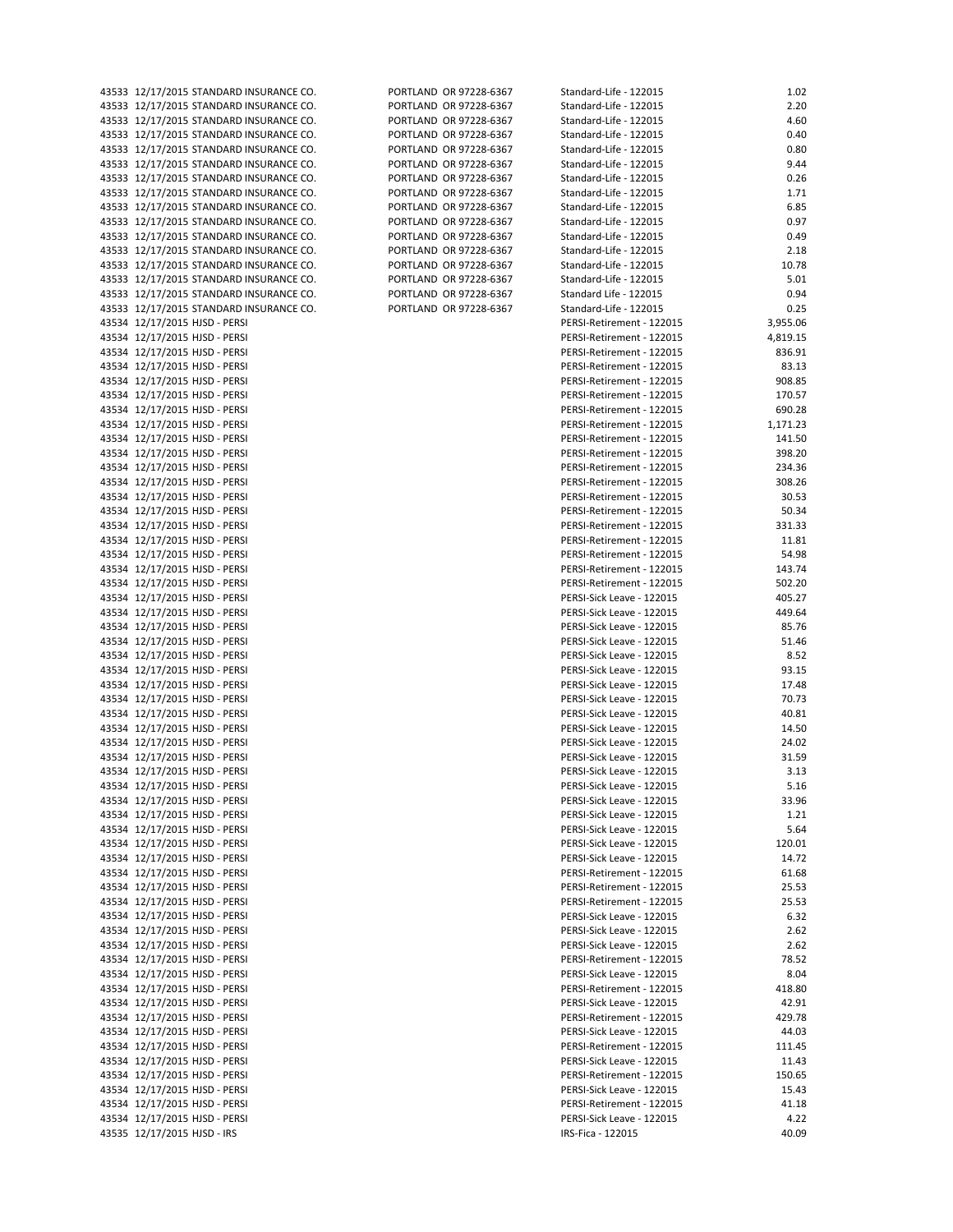43535 12/17/2015 HJSD - IRS IRS IRS-FICA IRS-FICA - 122015 3,191.90 43535 12/17/2015 HJSD ‐ IRS IRS‐Fica ‐ 122015 473.09 43535 12/17/2015 HJSD ‐ IRS IRS‐Fica ‐ 122015 329.82 43535 12/17/2015 HJSD ‐ IRS IRS‐Fica ‐ 122015 56.19 43535 12/17/2015 HJSD ‐ IRS IRS‐Fica ‐ 122015 580.30 43535 12/17/2015 HISD ‐ IRS IRS‐Fica ‐ 122015 IRS‐Fica ‐ 122015 IRS‐Fica ‐ 122015 ISD ISD ISD ISD ISD ISD ISD ISD ISD ISD ISD ISD ISD ISD ISD ISD ISD ISD IS 43535 12/17/2015 HJSD ‐ IRS IRS‐Fica ‐ 122015 408.18 43535 12/17/2015 HJSD ‐ IRS IRS‐Fica ‐ 122015 693.46 43535 12/17/2015 HJSD ‐ IRS IRS‐Fica ‐ 122015 239.42 43535 12/17/2015 HJSD ‐ IRS IRS‐Fica ‐ 122015 83.57 43535 12/17/2015 HJSD - IRS IRS IRS ISO ISO ISO ISO ISO ISO ISO ISO ISO ISO ISO ISO ISO ISO ISO ISO ISO ISO ISO ISO ISO ISO ISO ISO ISO IS 43535 12/17/2015 HJSD ‐ IRS IRS‐Fica ‐ 122015 204.19 43535 12/17/2015 HJSD - IRS 20.41 43535 12/17/2015 HJSD ‐ IRS IRS‐Fica ‐ 122015 33.19 43535 12/17/2015 HJSD - IRS IRS-Fica - 122015 IRS-Fica - 122015 IRS-Fica - 122015 13.43 43535 12/17/2015 HJSD ‐ IRS IRS‐Fica ‐ 122015 267.92 43535 12/17/2015 HJSD - IRS IRS IRS-Medicare - 122015 249.80 43535 12/17/2015 HJSD - IRS IRS IRS-Medicare - 122015 IRS-Medicare - 122015 36.32 43535 12/17/2015 HJSD ‐ IRS IRS‐Fica ‐ 122015 IRS‐Fica ‐ 122015 14.23 43535 12/17/2015 HJSD - IRS IRS IRS ISO ISO ISO ISO ISO ISO ISO ISO ISO ISO ISO ISO ISO ISO ISO ISO ISO ISO ISO ISO ISO ISO ISO ISO ISO IS 43535 12/17/2015 HJSD ‐ IRS IRS‐Medicare ‐ 122015 41.02 43535 12/17/2015 HJSD - IRS IRS IRS-Medicare - 122015 IRS-Medicare - 122015 48.28 43535 12/17/2015 HISD ‐ IRS 273.22 43535 12/17/2015 HJSD - IRS IRS IRS ISO ISO ISO ISO ISO ISO ISO ISO ISO ISO ISO ISO ISO ISO ISO ISO ISO ISO ISO ISO ISO ISO ISO ISO ISO IS 43535 12/17/2015 HJSD ‐ IRS IRS‐Medicare ‐ 122015 71.63 43535 12/17/2015 HJSD - IRS IRS IRS-Medicare - 122015 IRS-Medicare - 122015 ISS-86 43535 12/17/2015 HJSD - IRS IRS ISO ISO ISO ISO ISO ISO ISO ISO ISO ISO ISO ISO ISO ISO ISO ISO ISO ISO ISO ISO ISO ISO ISO ISO ISO ISO IS 43536 12/17/2015 ACE HARDWARE HAGERMAN ID 83332 Dup Keys‐Kelby dist 40.46 43536 12/17/2015 ACE HARDWARE HAGERMAN ID 83332 liq nails dup key roll plstc 40.27 43536 12/17/2015 ACE HARDWARE HAGERMAN ID 83332 drillbit bolts hitchpin fuses 20.86 43536 12/17/2015 ACE HARDWARE **HAGERMAN ID 83332** soldergun zip tie masonite alumin 75.35 43536 12/17/2015 ACE HARDWARE HAGERMAN ID 83332 cam lock-sped desk 7.49 43536 12/17/2015 ACE HARDWARE **HAGERMAN ID 83332** snow shovel snow shovel 319.99 43537 12/17/2015 ADVANCED THERAPY CARE MOUNTAIN HOME ID 83647 Speech Therapy Svcs 3,005.00 43538 12/17/2015 CALLEN REFRIGERATION FILER ID 83328 Gym Heater repair 135.00 43538 12/17/2015 CALLEN REFRIGERATION FILER ID 83328 Repair Furnace-Art Rm HS 100.00 43538 12/17/2015 CALLEN REFRIGERATION FILER ID 83328 Furnace‐Fnkhsr stage 241.00 43539 12/17/2015 CASH 35.00 43539 12/17/2015 CASH Postage‐GS 35.00 43540 12/17/2015 CIS - DEPT OF LABOR BOISE ID 83735-0969 CIS-Bliss Sch Contr 2717 150.00 43540 12/17/2015 CIS - DEPT OF LABOR BOISE ID 83735-0969 CIS-Camas Sch Contr 2719 150.00 43540 12/17/2015 CIS - DEPT OF LABOR BOISE ID 83735-0969 CIS-Dietrich Sch Contr 2716 150.00 43540 12/17/2015 CIS - DEPT OF LABOR BOISE ID 83735-0969 CIS-Filer Sch Contr 2715 152.00 43540 12/17/2015 CIS ‐ DEPT OF LABOR BOISE ID 83735‐0969 CIS‐Glenns Ferry Sch Contr 2725 150.00 43540 12/17/2015 CIS ‐ DEPT OF LABOR BOISE ID 83735‐0969 CIS‐Gooding Sch Contr 2726 269.00 43540 12/17/2015 CIS ‐ DEPT OF LABOR BOISE ID 83735‐0969 CIS‐Hagerman Sch Contr 2720 300.00 43540 12/17/2015 CIS - DEPT OF LABOR BOISE ID 83735-0969 CIS-Richfield Sch Contr 2718 150.00 43540 12/17/2015 CIS ‐ DEPT OF LABOR BOISE ID 83735‐0969 CIS‐Shoshone Sch Contr 2727 357.50 43541 12/17/2015 CITY OF HAGERMAN HAGERMAN ID 83332 Water & Sewer‐GS 85.46 43541 12/17/2015 CITY OF HAGERMAN HAGERMAN ID 83332 Water & Sewer‐HS 71.63 43541 12/17/2015 CITY OF HAGERMAN HAGERMAN ID 83332 Water & Sewer‐Gym 71.63 43541 12/17/2015 CITY OF HAGERMAN HAGERMAN ID 83332 Water & Sewer‐Ag 71.63 43542 12/17/2015 COMPUTERS FOR KIDS INC BOISE ID 83709 \*\*\* VOID \*\* 43543 12/17/2015 CONNIE VAN KLEECK OTR/L GOOINDG ID 83330 OT Svcs 655.00 43544 12/17/2015 GEM STATE PAPER TWIN FALLS ID 83303-0469 battery-floor scrubber 320.00 43545 12/17/2015 GOODING SCHOOL DISTRICT NO 231 GOODING ID 83330 Gooding Ag Science-Carl Perkins 5,239.07 43546 12/17/2015 GREAT AMERICA FINANCIAL SVCS DALLAS TX 75266-0831 Copier Lease-HS 155.00 43546 12/17/2015 GREAT AMERICA FINANCIAL SVCS DALLAS TX 75266-0831 Copier Lease-GS 155.00 43547 12/17/2015 HAGERMAN CHAMBER OF COMMERCE HAGERMAN ID 83332 2016 Chamber Membership 55.00 43548 12/17/2015 HAGERMAN VALLEY SPRING WATER HAGERMAN ID 83332 Water for modulars 82.50 43549 12/17/2015 HAGERMAN JNT SCH DISTRIC 233 HAGERMAN ID 83332 Hagerman IT‐Carl Perkins 774.31 43550 12/17/2015 IDAHO POWER COMPANY BOISE ID 83721-0030 Power-Ag 444.38 43550 12/17/2015 IDAHO POWER COMPANY BOISE ID 83721‐0030 Power‐GS 2,060.57 43550 12/17/2015 IDAHO POWER COMPANY BOISE ID 83721-0030 Pumps 23.26 43550 12/17/2015 IDAHO POWER COMPANY BOISE ID 83721‐0030 Power‐Lights 63.34 43550 12/17/2015 IDAHO POWER COMPANY BOISE ID 83721-0030 Power-Gym 361.36 43550 12/17/2015 IDAHO POWER COMPANY BOISE ID 83721‐0030 Power‐HS 1,215.85 43551 12/17/2015 IT ‐ INTEGRATED TECHNOLOGIES TWIN FALLS ID 83303‐1843 Copier Maint‐Distr 19.99 43551 12/17/2015 IT ‐ INTEGRATED TECHNOLOGIES TWIN FALLS ID 83303‐1843 Copier Maint‐GS 372.41 43551 12/17/2015 IT ‐ INTEGRATED TECHNOLOGIES TWIN FALLS ID 83303‐1843 Copier Maint‐HS 226.82 43551 12/17/2015 IT - INTEGRATED TECHNOLOGIES TWIN FALLS ID 83303-1843 Printer Svc-HS 95.00 43552 12/17/2015 J & N BUS CO **JEROME ID 83338** Bus-VarVB GlFerry 66m 159.38

43535 12/17/2015 HJSD ‐ IRS IRS‐Fica ‐ 122015 2,443.74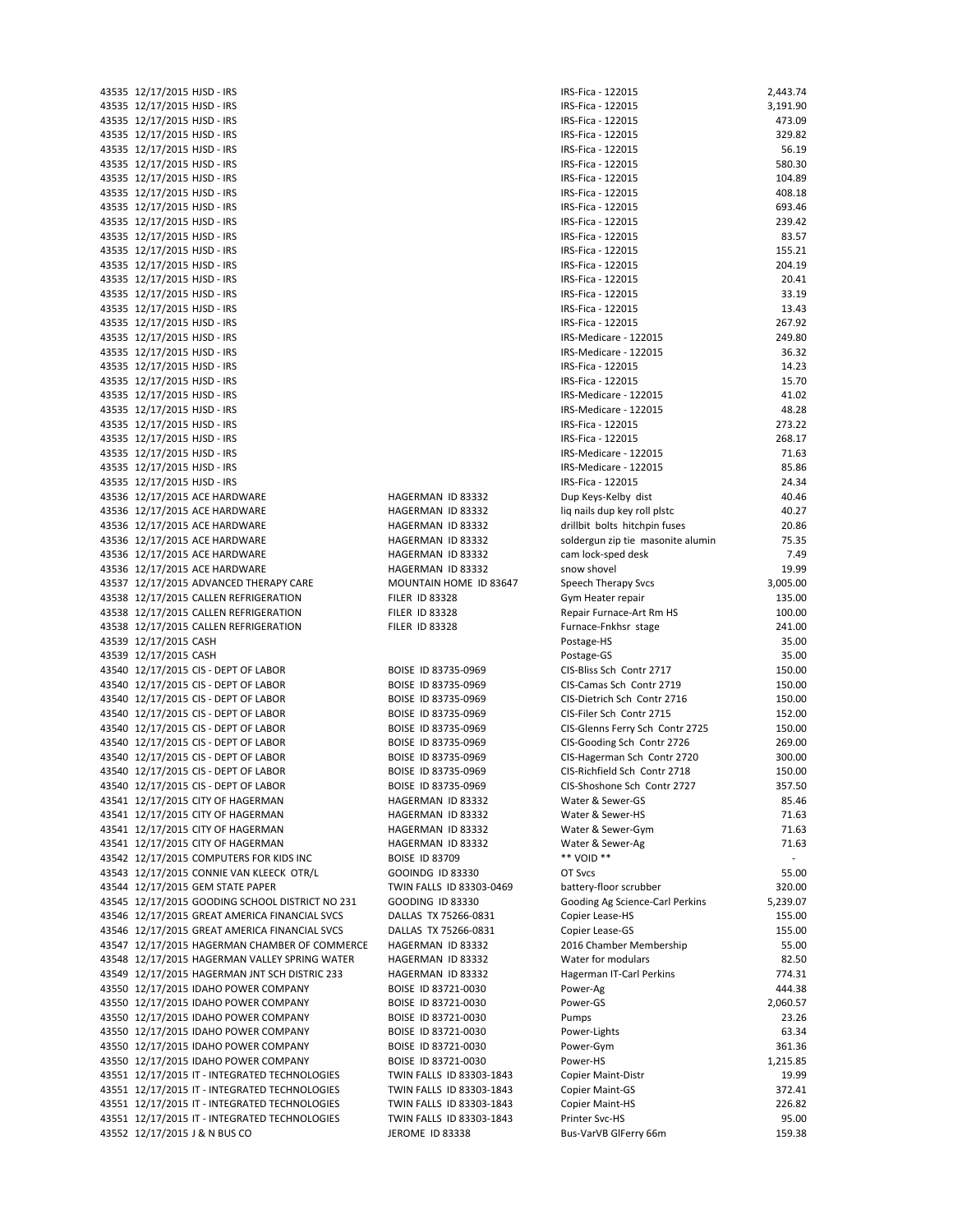43552 12/17/2015 J & N BUS CO 495.41 CEROME ID 83338 CCh-VarFB Shshne 77m 195.41 195.41 195.41 195.41 195.41 1<br>43552 12/17/2015 J & N BUS CO 414.51 198338 Bus-JrHiVB FB Cstlford 54.6m 114.51 43552 12/17/2015 J & N BUS CO JEROME ID 83338 Bus-JrHiVB FB Cstlford 54.6m 43552 12/17/2015 J & N BUS CO **JEROME ID 83338** Bus-JrHiFB Lghthouse 81.2m 175.92 43552 12/17/2015 J & N BUS CO JEROME ID 83338 Bus-VarVB Lehthouse 77.9m 183.50 43552 12/17/2015 J & N BUS CO **JEROME ID 83338** BusContr 2977.8m Oct15 10,886.41 43552 12/17/2015 J & N BUS CO JEROME ID 83338 Bus-VarVB Murtgh 109.8m 246.33 43552 12/17/2015 J & N BUS CO **JEROME ID 83338** Bus-VarVB Murtgh 108.9m 304.22 43552 12/17/2015 J & N BUS CO JEROME ID 83338 Cch-VarFB RRvr 216.1m 456.61 43552 12/17/2015 J & N BUS CO JEROME ID 83338 Bus-VarVB Dietrch 94.9m 224.92 43552 12/17/2015 J & N BUS CO JEROME ID 83338 Bus-JrHiFB RRvr 215.4m 449.94 449.94 43552 12/17/2015 J & N BUS CO **JEROME ID 83338** Cch-VarFB Valley 111.0m 245.79 43552 12/17/2015 J & N BUS CO **SECUTE:** THE MOME ID 83338 CONFIDENT CONSUMING THE MOME ID 83338 43552 12/17/2015 J & N BUS CO **JEROME ID 83338** Bus-VarVB Valley 92.6m 201.85 43552 12/17/2015 J & N BUS CO JEROME ID 83338 Bus-VarVB Murtgh 108m 248.50 43552 12/17/2015 J & N BUS CO **JEROME ID 83338** Cch-VarFB Cstlford 57.5m 146.78 43552 12/17/2015 J & N BUS CO JEROME ID 83338 Bus-VarVB Shshne 75.8m 174.31 43552 12/17/2015 J & N BUS CO **JEROME ID 83338** Bus-JrHiFB VB Oakly 179.8m 369.63 43552 12/17/2015 J & N BUS CO **A BUS** JEROME ID 83338 Bus-JrHiVB Valley 93.6m 192.83 466.62<br>43552 12/17/2015 J & N BUS CO **A BUS AN BUS** JEROME ID 83338 Cch-VarVB RRivr 202m 466.62 43552 12/17/2015 J & N BUS CO **JEROME ID 83338** Cch-VarVB RRivr 202m 466.62 43552 12/17/2015 J & N BUS CO JEROME ID 83338 Cch-VarFB GlFerry 64.9m 160.10 43552 12/17/2015 J & N BUS CO JEROME ID 83338 Bus-flx day-mal grg 13.2m 46.36 43552 12/17/2015 J & N BUS CO JEROME ID 83338 Bus Contr 3925.5m-Aug-Sept15 10,886.41 43552 12/17/2015 J & N BUS CO JOB CO JEROME ID 83338 Bus-VarVB 40.0m Gdg 109.87 43552 12/17/2015 J & N BUS CO **JEROME ID 83338** Bus-VarVB Carey 155.5m 344.82 43553 12/17/2015 MCGRAW HILL EDUCATION INC CHICAGO IL 60694-1545 Lang Arts Prac Bk-Gr 6 148.39 43554 12/17/2015 MEDICAID DIVISON OF BOISE ID 83720-0036 Medicaid-Sch Match-Nov 15 6,214.70 43555 12/17/2015 OFFICE DEPOT CHICAGO IL 60680-1040 Post-It Notes 9.76 43555 12/17/2015 OFFICE DEPOT CHICAGO IL 60680‐1040 25x30 Post It Easel Pad 25.72 43555 12/17/2015 OFFICE DEPOT CHICAGO IL 60680-1040 Spiral Receipt Books 10.23 43555 12/17/2015 OFFICE DEPOT CHICAGO IL 60680-1040 Package-pencils 2.47 43555 12/17/2015 OFFICE DEPOT CHICAGO IL 60680‐1040 Rebate‐Office Depot (24.15) 43556 12/17/2015 ORIENTAL TRADING CO ST LOUIS MO 63179-0403 Bulletin Brd Boarders Etc 99.61 43557 12/17/2015 PRO ACTIVE ADVANTAGE LLC HAGERMAN ID 83332 Behavior Svcs 1,457.00 43557 12/17/2015 PRO ACTIVE ADVANTAGE LLC HAGERMAN ID 83332 Behavior Svcs 1,805.75 43557 12/17/2015 PRO ACTIVE ADVANTAGE LLC HAGERMAN ID 83332 Behavior Svcs 1,759.25 43557 12/17/2015 PRO ACTIVE ADVANTAGE LLC HAGERMAN ID 83332 Behavior Svcs 465.00 43557 12/17/2015 PRO ACTIVE ADVANTAGE LLC HAGERMAN ID 83332 Psych Svcs 240.00 43557 12/17/2015 PRO ACTIVE ADVANTAGE LLC HAGERMAN ID 83332 Behavior Svcs 1,627.50 43557 12/17/2015 PRO ACTIVE ADVANTAGE LLC HAGERMAN ID 83332 Behavior Svcs 1,650.75 43557 12/17/2015 PRO ACTIVE ADVANTAGE LLC HAGERMAN ID 83332 Psych Svcs 225.00 43557 12/17/2015 PRO ACTIVE ADVANTAGE LLC HAGERMAN ID 83332 Psych Svcs 270.00 43558 12/17/2015 PBS-PROGRESSIVE BEHAVIOR SYSTE RUPERT ID 83350 Behavior Svcs 528.00 43558 12/17/2015 PBS-PROGRESSIVE BEHAVIOR SYSTE RUPERT ID 83350 Behavior Svcs 1,056.00 1,056.00 43558 12/17/2015 PBS‐PROGRESSIVE BEHAVIOR SYSTE RUPERT ID 83350 Behavior Svcs 1,056.00 43558 12/17/2015 PBS-PROGRESSIVE BEHAVIOR SYSTE RUPERT ID 83350 Behavior Svcs Behavior Svcs 1,056.00 43559 12/17/2015 BETTE M REED WENDELL ID 83355 Mlg/Meal‐ACA mtg (Form 1094/1095) 32.29 43560 12/17/2015 SCHOLASTIC INC JEFFERSON CITY MO 65102-7502 \*\* VOID \*\* 43561 12/17/2015 SHOSHONE SCHOOL DIST #312 SHOSHONE ID 83352 Shoshone Business‐Carl Perkins 3,795.23 43561 12/17/2015 SHOSHONE SCHOOL DIST #312 SHOSHONE ID 83352 Shoshone Ag Science-Carl Perkins 372.60 43562 12/17/2015 SYRINGA NETWORKS LLC MERIDIAN ID 83713 Internet 1,200.00 Internet 1,200.00 43563 12/17/2015 US BANKCORP CARD SVCS INC FARGO ND 58125-6343 amzn:Blk Toner Cartrge-HP Q2612A 39.98 43563 12/17/2015 US BANKCORP CARD SVCS INC FARGO ND 58125‐6343 amzn:Moicro‐USB OTG adapt 6.95 43563 12/17/2015 US BANKCORP CARD SVCS INC<br>
FARGO ND 58125-6343 amzn:USB 128 GB flashdrive 69.98 43563 12/17/2015 US BANKCORP CARD SVCS INC FARGO ND 58125-6343 amzn:BTG anti-drop pins 7.99 43563 12/17/2015 US BANKCORP CARD SVCS INC FARGO ND 58125-6343 amzn:Anti Vibration plate 18.89 43563 12/17/2015 US BANKCORP CARD SVCS INC FARGO ND 58125‐6343 amzn:GoPro Access. Kit 27.99 43563 12/17/2015 US BANKCORP CARD SVCS INC FARGO ND 58125-6343 amzn:XLR 1/4" Adaptor 15.42 43563 12/17/2015 US BANKCORP CARD SVCS INC FARGO ND 58125-6343 amzn:AuraBeam Projector Bulb 63.99 43563 12/17/2015 US BANKCORP CARD SVCS INC FARGO ND 58125-6343 amzn:Hosa Cable 8.80 43563 12/17/2015 US BANKCORP CARD SVCS INC FARGO ND 58125-6343 amzn:3.5mm Coupler 8.99<br>43563 12/17/2015 US BANKCORP CARD SVCS INC FARGO ND 58125-6343 amzn:Cable adapter set-5pk 16.50 43563 12/17/2015 US BANKCORP CARD SVCS INC FARGO ND 58125-6343 amzn:Cable adapter set-5pk 16.50 43563 12/17/2015 US BANKCORP CARD SVCS INC FARGO ND 58125‐6343 Cyberlink.com:Power Director St 4 149.99 43563 12/17/2015 US BANKCORP CARD SVCS INC FARGO ND 58125-6343 amzn:Amazon Basics Laptop Bag 16.49 43563 12/17/2015 US BANKCORP CARD SVCS INC FARGO ND 58125-6343 amzn:ASUS laptop 489.99 43563 12/17/2015 US BANKCORP CARD SVCS INC FARGO ND 58125‐6343 amzn:GLS Coupler Jacks 19.99 43563 12/17/2015 US BANKCORP CARD SVCS INC FARGO ND 58125-6343 amzn:XLR 1/4" Adaptor-return (15.42) 43563 12/17/2015 US BANKCORP CARD SVCS INC FARGO ND 58125‐6343 amzn:3.5 mm Coupler‐return (8.99) 43563 12/17/2015 US BANKCORP CARD SVCS INC FARGO ND 58125-6343 amzn:Ubiquiti 8 port switch 178.25 43563 12/17/2015 US BANKCORP CARD SVCS INC FARGO ND 58125‐6343 amzn:HP procrve switch 297.95 43563 12/17/2015 US BANKCORP CARD SVCS INC FARGO ND 58125‐6343 amzn:ASUS Power Adaptor 33.88 43563 12/17/2015 US BANKCORP CARD SVCS INC FARGO ND 58125-6343 amzn:5 pack 3.5mm coupler 5.99 43563 12/17/2015 US BANKCORP CARD SVCS INC FARGO ND 58125‐6343 amzn:Toner‐Xerox printer‐GS 59.99

43552 12/17/2015 J & N BUS CO JEROME ID 83338 Bus-5ther CityRks 69.3m 149.09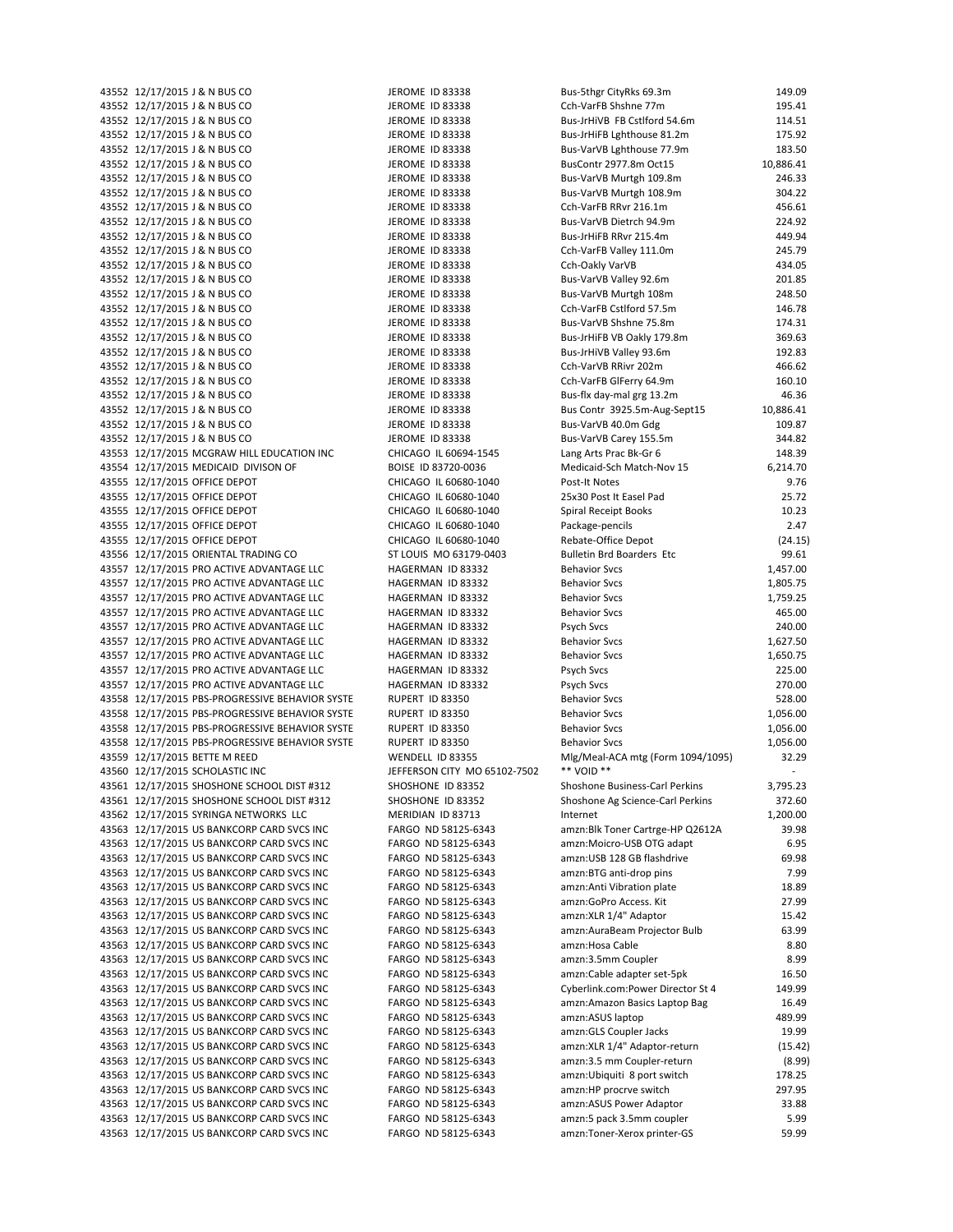|        |      | 43563 12/17/2015 US BANKCORP CARD SVCS INC                                    | FARGO ND 58125-6343      |                | amzn:BIXPower Connector Converter  | 8.27     |                |
|--------|------|-------------------------------------------------------------------------------|--------------------------|----------------|------------------------------------|----------|----------------|
|        |      | 43563 12/17/2015 US BANKCORP CARD SVCS INC                                    | FARGO ND 58125-6343      |                | amzn: LB1 Asus Battery             | 54.95    |                |
|        |      | 43563 12/17/2015 US BANKCORP CARD SVCS INC                                    | FARGO ND 58125-6343      |                | amzn:GoPro side mount              | 11.00    |                |
|        |      | 43563 12/17/2015 US BANKCORP CARD SVCS INC                                    | FARGO ND 58125-6343      |                | amzn:DC Power Jack                 | 7.95     |                |
|        |      |                                                                               |                          |                |                                    |          |                |
|        |      | 43563 12/17/2015 US BANKCORP CARD SVCS INC                                    | FARGO ND 58125-6343      |                | amzn:Stereo Headset RosettaSftwr   | 19.99    |                |
|        |      | 43563 12/17/2015 US BANKCORP CARD SVCS INC                                    | FARGO ND 58125-6343      |                | amzn:Excelvan media dashboard      | 49.98    |                |
|        |      | 43563 12/17/2015 US BANKCORP CARD SVCS INC                                    | FARGO ND 58125-6343      |                | amzn:Anker USB 3.0 card            | 37.98    |                |
|        |      | 43563 12/17/2015 US BANKCORP CARD SVCS INC                                    | FARGO ND 58125-6343      |                | amzn:Anker 10 port USB 3.0 hub     | 71.98    |                |
|        |      | 43563 12/17/2015 US BANKCORP CARD SVCS INC                                    | FARGO ND 58125-6343      |                | amzn:Sandisk 64 GB card            | 75.88    |                |
|        |      |                                                                               |                          |                |                                    |          |                |
|        |      | 43563 12/17/2015 US BANKCORP CARD SVCS INC                                    | FARGO ND 58125-6343      |                | amzn:Photography Portrait Studio   | 49.50    |                |
|        |      | 43563 12/17/2015 US BANKCORP CARD SVCS INC                                    | FARGO ND 58125-6343      |                | amzn:IO Crest 4 Port Card          | 32.75    |                |
|        |      | 43563 12/17/2015 US BANKCORP CARD SVCS INC                                    | FARGO ND 58125-6343      |                | amzn:Green Screen                  | 39.03    |                |
|        |      | 43563 12/17/2015 US BANKCORP CARD SVCS INC                                    | FARGO ND 58125-6343      |                | amzn: IO Crest 4 Port Cable-return | (32.75)  |                |
|        |      | 43563 12/17/2015 US BANKCORP CARD SVCS INC                                    | FARGO ND 58125-6343      |                | amzn: USB 32 GB flashdrive         | 39.96    |                |
|        |      |                                                                               |                          |                |                                    |          |                |
|        |      | 43563 12/17/2015 US BANKCORP CARD SVCS INC                                    | FARGO ND 58125-6343      |                | amzn:Micro HDMI-HDMI               | 15.98    |                |
|        |      | 43563 12/17/2015 US BANKCORP CARD SVCS INC                                    | FARGO ND 58125-6343      |                | amzn: Belkin Audio Y Cable         | 21.00    |                |
|        |      | 43563 12/17/2015 US BANKCORP CARD SVCS INC                                    | FARGO ND 58125-6343      |                | amzn:Male Stereo Cables            | 8.22     |                |
|        |      | 43563 12/17/2015 US BANKCORP CARD SVCS INC                                    | FARGO ND 58125-6343      |                | amzn:Anker micro USB cables        | 19.98    |                |
|        |      | 43563 12/17/2015 US BANKCORP CARD SVCS INC                                    | FARGO ND 58125-6343      |                | amzn:Anker USB 3.0 card reader     | 31.98    |                |
|        |      |                                                                               |                          |                |                                    |          |                |
|        |      | 43563 12/17/2015 US BANKCORP CARD SVCS INC                                    | FARGO ND 58125-6343      |                | Ramada: Rm-St Cross Cntry-2nights  | 149.98   |                |
|        |      | 43563 12/17/2015 US BANKCORP CARD SVCS INC                                    | FARGO ND 58125-6343      |                | amzn: Wireless speaker             | 109.95   |                |
|        |      | 43563 12/17/2015 US BANKCORP CARD SVCS INC                                    | FARGO ND 58125-6343      |                | amzn:Speaker case                  | 24.99    |                |
|        |      | 43563 12/17/2015 US BANKCORP CARD SVCS INC                                    | FARGO ND 58125-6343      |                | Cleverbridge: Nero 2016 Platinum   | 34.99    |                |
|        |      | 43563 12/17/2015 US BANKCORP CARD SVCS INC                                    | FARGO ND 58125-6343      |                | amzn: USB 3.0 type A cables        | 7.99     |                |
|        |      |                                                                               |                          |                |                                    |          |                |
|        |      | 43563 12/17/2015 US BANKCORP CARD SVCS INC                                    | FARGO ND 58125-6343      |                | amzn:StarTech USB 4 port hub       | 68.68    |                |
|        |      | 43564 12/17/2015 VALLEY COOP                                                  | WENDELL ID 83355         |                | LP Gas-HS 2101.1g                  | 2,291.66 |                |
|        |      | 43564 12/17/2015 VALLEY COOP                                                  | WENDELL ID 83355         |                | LP Gas-Ag 752.10g                  | 829.04   |                |
|        |      | 43565 12/17/2015 VERIZON WIRELESS                                             | BELLEVUE WA 98009        |                | Cell Phone-A.Perkins               | 52.85    |                |
|        |      | 43565 12/17/2015 VERIZON WIRELESS                                             | BELLEVUE WA 98009        |                | Cell Phone-C. Jackson              | 26.42    |                |
|        |      |                                                                               |                          |                |                                    |          |                |
|        |      | 43565 12/17/2015 VERIZON WIRELESS                                             | BELLEVUE WA 98009        |                | Cell Phone-M. Cottam               | 52.85    |                |
|        |      | 43565 12/17/2015 VERIZON WIRELESS                                             | BELLEVUE WA 98009        |                | Cell Phone-V. Arreaga              | 52.85    |                |
|        |      | 43565 12/17/2015 VERIZON WIRELESS                                             | BELLEVUE WA 98009        |                | Cell Phone-E. Anderson             | 52.85    |                |
|        |      | 43565 12/17/2015 VERIZON WIRELESS                                             | BELLEVUE WA 98009        |                | Cell Phone-S. Smith                | 52.85    |                |
|        |      | 43565 12/17/2015 VERIZON WIRELESS                                             | BELLEVUE WA 98009        |                | Cell Phone-D. Knapp                | 52.85    |                |
|        |      |                                                                               |                          |                |                                    |          |                |
|        |      | 43565 12/17/2015 VERIZON WIRELESS                                             | BELLEVUE WA 98009        |                |                                    | 52.85    |                |
|        |      |                                                                               |                          |                | Cell Phone M. Kress                |          |                |
|        |      | 43566 12/17/2015 WORLD BOOK INC.                                              | LOUISVILLE KY 40285-6009 |                | World Bk Encyclopedia 2013         | 299.00   |                |
|        |      | 43567 12/17/2015 WWS-WESTERN WASTE SERVICES                                   | JEROME ID 83338          |                | Rental Chg-3 yd container          | 3.50     |                |
|        |      |                                                                               |                          |                |                                    |          |                |
|        |      | 43567 12/17/2015 WWS-WESTERN WASTE SERVICES                                   | JEROME ID 83338          |                | Rental Chg-8 yd container          | 11.00    |                |
|        |      | 43567 12/17/2015 WWS-WESTERN WASTE SERVICES                                   | JEROME ID 83338          |                | 8 yd svc                           | 152.34   |                |
|        |      | 43567 12/17/2015 WWS-WESTERN WASTE SERVICES                                   | JEROME ID 83338          |                | 3 yd svc                           | 89.22    |                |
|        |      | 43568 12/30/2015 COMPUTERS FOR KIDS INC                                       | <b>BOISE ID 83709</b>    |                | 10 Laptops                         | 1,250.00 |                |
|        |      | 43568 12/30/2015 COMPUTERS FOR KIDS INC                                       | <b>BOISE ID 83709</b>    |                | 28 Computers                       | 2,380.00 |                |
|        |      |                                                                               |                          |                |                                    |          |                |
|        |      |                                                                               |                          |                |                                    |          |                |
| Check# | Date | Name                                                                          | GrossPay                 |                | City                               | State    | Zip            |
|        |      | drct-dpst 12/17/2015 ANDERSON ERIC C                                          |                          |                | 6,666.66 JEROME                    | ID       | 83338          |
|        |      | drct-dpst 12/17/2015 ARREAGA VICTOR                                           |                          |                | 4,266.41 JEROME                    | ID       | 83338          |
|        |      | drct-dpst 12/17/2015 ARRIAGA LYNN                                             |                          |                | 3,191.66 HAGERMAN                  | ID       | 83332          |
|        |      |                                                                               |                          |                |                                    | ID       | 83332          |
|        |      | drct-dpst 12/17/2015 BOLDUC CHRISTINA J                                       |                          |                | 2,055.36 HAGERMAN                  |          |                |
|        |      | drct-dpst 12/17/2015 BOTZ AMY B                                               |                          |                | 4,525.91 FAIRFIELD                 | ID       | 83327          |
|        |      | drct-dpst 12/17/2015 BOTZ JONATHAN A                                          |                          |                | 3,808.23 FAIRFIELD                 | ID       | 83327          |
|        |      | drct-dpst 12/17/2015 BROOKS SAMANTHA J                                        |                          |                | 3,191.66 HAGERMAN                  | ID       | 83332          |
|        |      | drct-dpst 12/17/2015 CHAPMAN TERESA L                                         |                          |                | 915.33 HAGERMAN                    | ID       | 83332          |
|        |      | drct-dpst 12/17/2015 CLARK DONNA K                                            |                          |                | 3,808.75 HAGERMAN                  | ID       | 83332          |
|        |      |                                                                               |                          |                |                                    |          |                |
|        |      | drct-dpst 12/17/2015 CLARK ERIN D                                             |                          |                | 1,336.34 HAGERMAN                  | ID       | 83332          |
|        |      | drct-dpst 12/17/2015 CORBRIDGE ARLYNDA R                                      |                          |                | 674.18 HAGERMAN                    | ID       | 83332          |
|        |      | drct-dpst 12/17/2015 COTTAM MATTHEW S                                         |                          |                | 5,636.24 HAGERMAN                  | ID       | 83332          |
|        |      | drct-dpst 12/17/2015 DAARUD SHERMA K                                          |                          |                | 4,025.25 TWIN FALLS                | ID       | 83301          |
|        |      | drct-dpst 12/17/2015 DAVIS ELAINE                                             |                          |                | 1,468.80 HAGERMAN                  | ID       | 83332          |
|        |      |                                                                               |                          |                |                                    |          |                |
|        |      | drct-dpst 12/17/2015 EATON DENISE S                                           |                          |                | 558.83 HAGERMAN                    | ID       | 83332          |
|        |      | drct-dpst 12/17/2015 FUNKHOUSER LONNIE                                        |                          |                | 3,225.91 HAGERMAN                  | ID       | 83332          |
|        |      | drct-dpst 12/17/2015 GIBSON JENNIE L                                          |                          |                | 4,025.25 HAGERMAN                  | ID       | 83332          |
|        |      | drct-dpst 12/17/2015 HAUSER HENRY J                                           |                          |                | 3,808.75 HAGERMAN                  | ID       | 83332          |
|        |      | drct-dpst 12/17/2015 HOFFMANN KAREN B                                         |                          |                | 1,269.78 HAGERMAN                  | ID       | 83332          |
|        |      |                                                                               |                          |                |                                    | ID       |                |
|        |      | drct-dpst 12/17/2015 HOFFMANN RAYMOND L                                       |                          |                | 4,436.41 HAGERMAN                  |          | 83332          |
|        |      | drct-dpst 12/17/2015 HOOP JENNY M                                             |                          |                | 673.88 WENDELL                     | ID       | 83355          |
|        |      | drct-dpst 12/17/2015 JACKSON CRAIG L                                          |                          |                | 1,750.85 HAGERMAN                  | ID       | 83332          |
|        |      | drct-dpst 12/17/2015 JAYO KARRIE L                                            |                          |                | 5,133.75 HAGERMAN                  | ID       | 83332          |
|        |      | drct-dpst 12/17/2015 KAST MELISSA A                                           |                          |                | 2,766.66 HAGERMAN                  | ID       | 83332          |
|        |      | drct-dpst 12/17/2015 KNAPP DANIEL L                                           |                          |                | 4,060.57 HAGERMAN                  | ID       | 83332          |
|        |      |                                                                               |                          |                |                                    |          |                |
|        |      | drct-dpst 12/17/2015 KRESS MARK S                                             |                          |                | 6,807.90 HAGERMAN                  | ID       | 83332          |
|        |      | drct-dpst 12/17/2015 LEE REBECCA L                                            |                          |                | 4,333.75 FAIRFIELD                 | ID       | 83327          |
|        |      | drct-dpst 12/17/2015 LEIJA HERMELINDA<br>drct-dpst 12/17/2015 LEWIS CRYSTAL R |                          | 3,540.75 BLISS | 2,766.66 HAGERMAN                  | ID<br>ID | 83314<br>83332 |